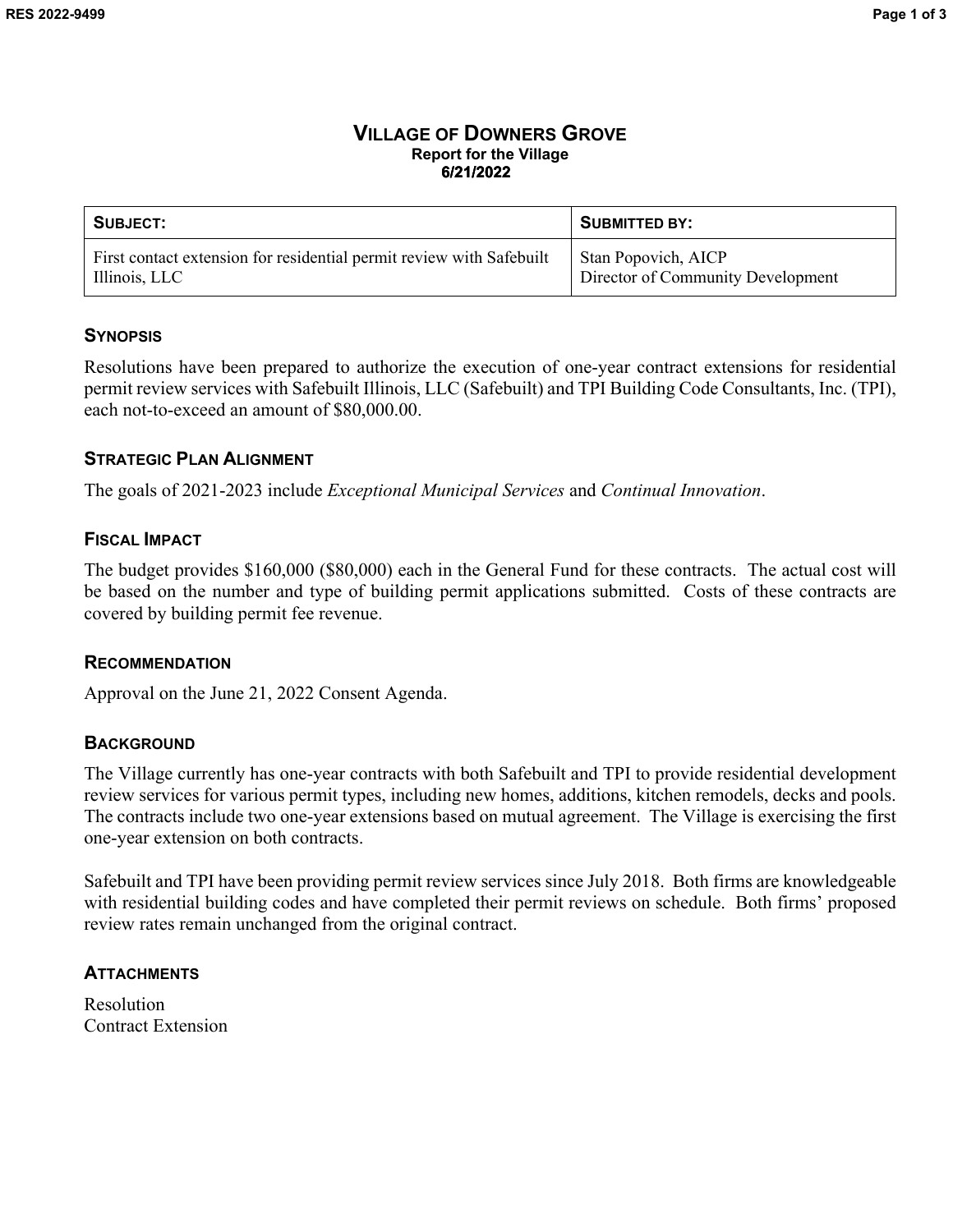#### **RESOLUTION NO.**

#### **A RESOLUTION AUTHORIZING EXECUTION OF AN EXTENSION TO THE AGREEMENT BETWEEN THE VILLAGE OF DOWNERS GROVE AND SAFEbuilt ILLINOIS, LLC**

BE IT RESOLVED by the Village Council of the Village of Downers Grove, DuPage County, Illinois, as follows:

1. That the form and substance of a certain Agreement (the "Agreement"), between the Village of Downers Grove (the "Village") and SAFEbuilt Illinois, LLC (the "Provider"), for residential development review services, as set forth in the form of the Agreement submitted to this meeting with the recommendation of the Village Manager, is hereby approved.

2. That the Village Manager and Village Clerk are hereby respectively authorized and directed for and on behalf of the Village to execute, attest, seal and deliver the Agreement, substantially in the form approved in the foregoing paragraph of this Resolution, together with such changes as the Manager shall deem necessary.

3. That the proper officials, agents and employees of the Village are hereby authorized and directed to take such further action as they may deem necessary or appropriate to perform all obligations and commitments of the Village in accordance with the provisions of the Agreement.

4. That all resolutions or parts of resolutions in conflict with the provisions of this Resolution are hereby repealed.

5. That this Resolution shall be in full force and effect from and after its passage as provided by law.

 $\overline{\phantom{0}}$ 

Mayor

Passed: Attest:

Village Clerk

1mwp\res.20\SAFEbuiklt-EXT